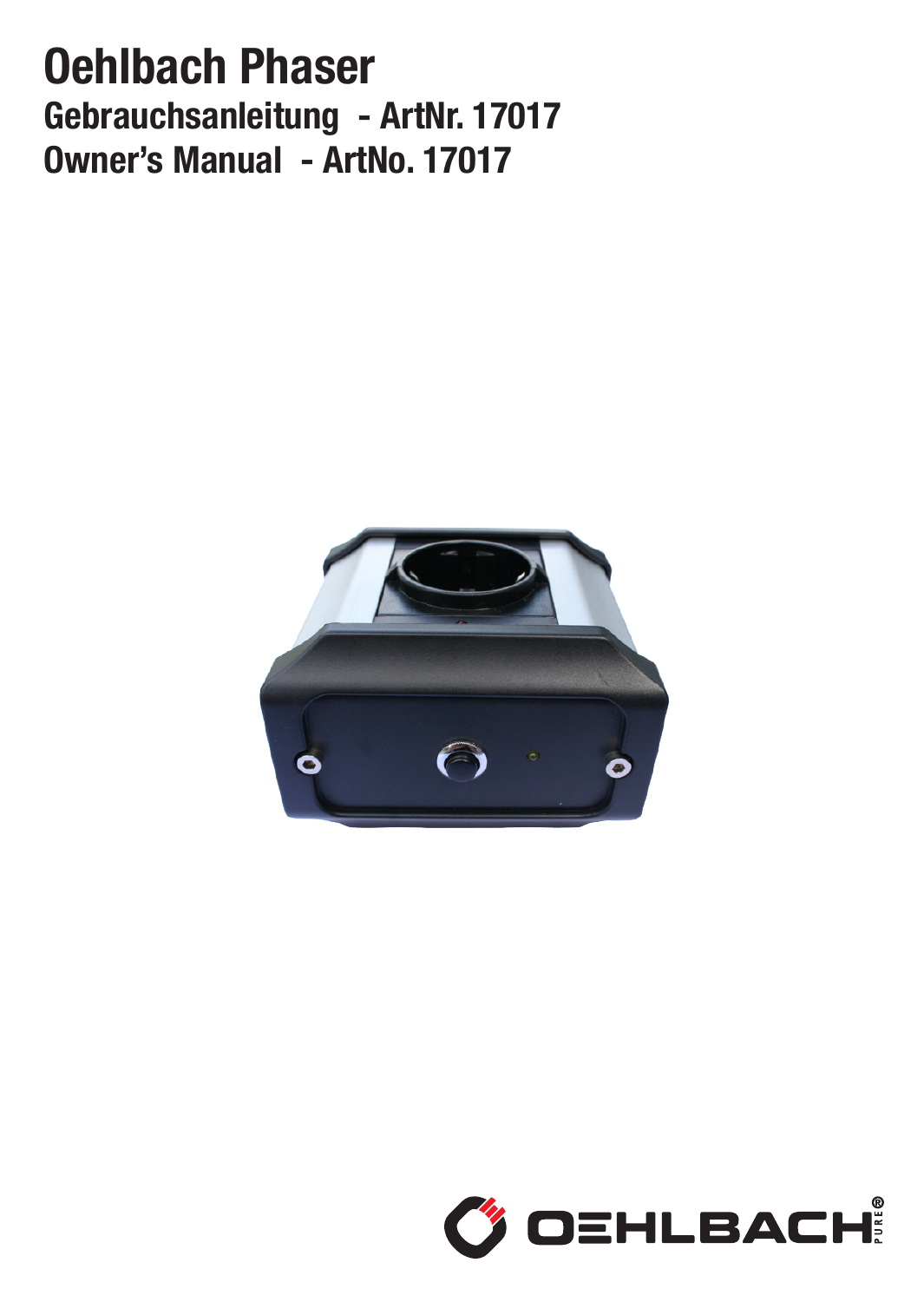# OFHI RACH<sup>®</sup> PHASFR DE - Gebrauchsanleitung

Vielen Dank, daß Sie sich für ein OEHLBACH® Qualitätsprodukt entschieden haben.

#### **Allgemein**

Das OEHLBACH® Phasenprüfgerät PHASER (Artikel 17017) eignet sich zur schnellen und einfachen Bestimmung der phasenrichtigen Polung von Audio- und Videokomponenten. Schließen Sie mehrere Hifi-, Video- oder Homecinema Geräte an eine Steckdosenleiste an, ohne deren Phasenlage zu berücksichtigen, kann es vorkommen, dass sich Massepotential-Ausgleichsströme störend bemerkbar machen.

Beim korrekten Anschluss an eine phasengekennzeichnete Netzleiste (wie z. B. die Oehlbach XXL® Powersocket 808 / Powersocket 404) kann dies nicht passieren und Sie erhalten beste Bild- und Tonergebnisse.

#### Einlegen der Batterie

Öffnen Sie mit dem mitgelieferten Inbusschlüssel die Seite des Gerätes, auf der sich die Beschriftung "Ground" (4) befindet. Schließen Sie nun die mitgelieferte 9 V Blockbatterie an die dafür vorgesehenen Anschlüssen an und verstauen Sie die Batterie im Innenraum des Testers. Der seitliche Deckel darf beim Zuschrauben keine mechanische Spannung haben. Danach ist das Gerät einsatzbereit.

Wir empfehlen bei längerem Nichtgebrauch des Testers die Batterie zu entfernen.



#### Batterie Ladekontroll - LED

Die gelbe "BATT. LOW" LED 2 beginnt bei schwach werdender Batteriekapazität zu leuchten. Bitte ersetzen Sie die 9V Blockbatterie in diesem Falle; nur so ist eine einwandfreie Funktion des Gerätes gewährleistet.

#### Ermitteln der Phase Ihrer Geräte mit dem Polaritätstester

Schalten Sie das zu prüfende Gerät mit dem Netzschalter "AUS" (OFF). Trennen Sie das Gerät vom Netz. Trennen Sie alle Verbindung zu angeschlossen Geräten (Cinch, Antennenzuleitung usw.) Verbinden Sie das zu prüfende Gerät an den Oehlbach® PHASER und schalten Sie dieses auf "Ein" (ON). Diese Vorgehensweise verhindert die Beschädigung des Phaser durch Überspannung. Drücken und halten Sie die "Test"-Taste  $\mathbb O$  am PHASER. Eine der beiden roten LED 3 leuchtet nun für die Dauer des Drückens auf und signalisiert Ihnen die Lage der Phase des angeschlossenen Gerätes. Zur Kontrolle können Sie nun den Stecker des Gerätes um 180° gedreht in den Phaser einstecken. Beim Erneuten drücken der ... Test "-Taste  $\odot$  sollte nun die andere LED  $\odot$  leuchten.

Bei Geräten mit Eurostecker: Da Geräte mit Eurostecker nicht über die Masseverbindung über die Leitung PE "protective earth" verfügen, muß zusätzlich mit dem beiliegenden Massekabel eine Verbindung zwischen einer optimalen Gehäusemasse ( Cinch-Buchse o.ä.) und dem PHASER an dessen Masseanschluss 4 hergestellt werden.

Anmerkungen zum Messvorgang: Sollte nach der Prüfung mit 180° gedrehten Stecker die gleiche LED 3 leuchten, kann der PHASER die korrekte Phasenlage nicht ermitteln. Dieser Fall kann bei Geräten mit niedriger Leistungsaufnahme auftreten und stellt keine Fehlfunktion des Phasenprüfgerätes dar. Bei der Messung mit dem Oehlbach® PHASER kann und darf es zu Abweichungen der bereits vom Werk markierten Phase kommen, da der Oehlbach® PHASER das gesamte Gerät ab dem Netzstecker ins Messergebnis einbezieht.





#### Umwelthinweis

Batterien - auch schwermetallfreie - dürfen nicht in dem normalen Hausmüll entsorgt werden. Verbrauchtem Batterien müssen in die Altbatteriesammelgefäße bei Handel und öffentlich-rechtlichen Entsorgungsträgern gegeben werden.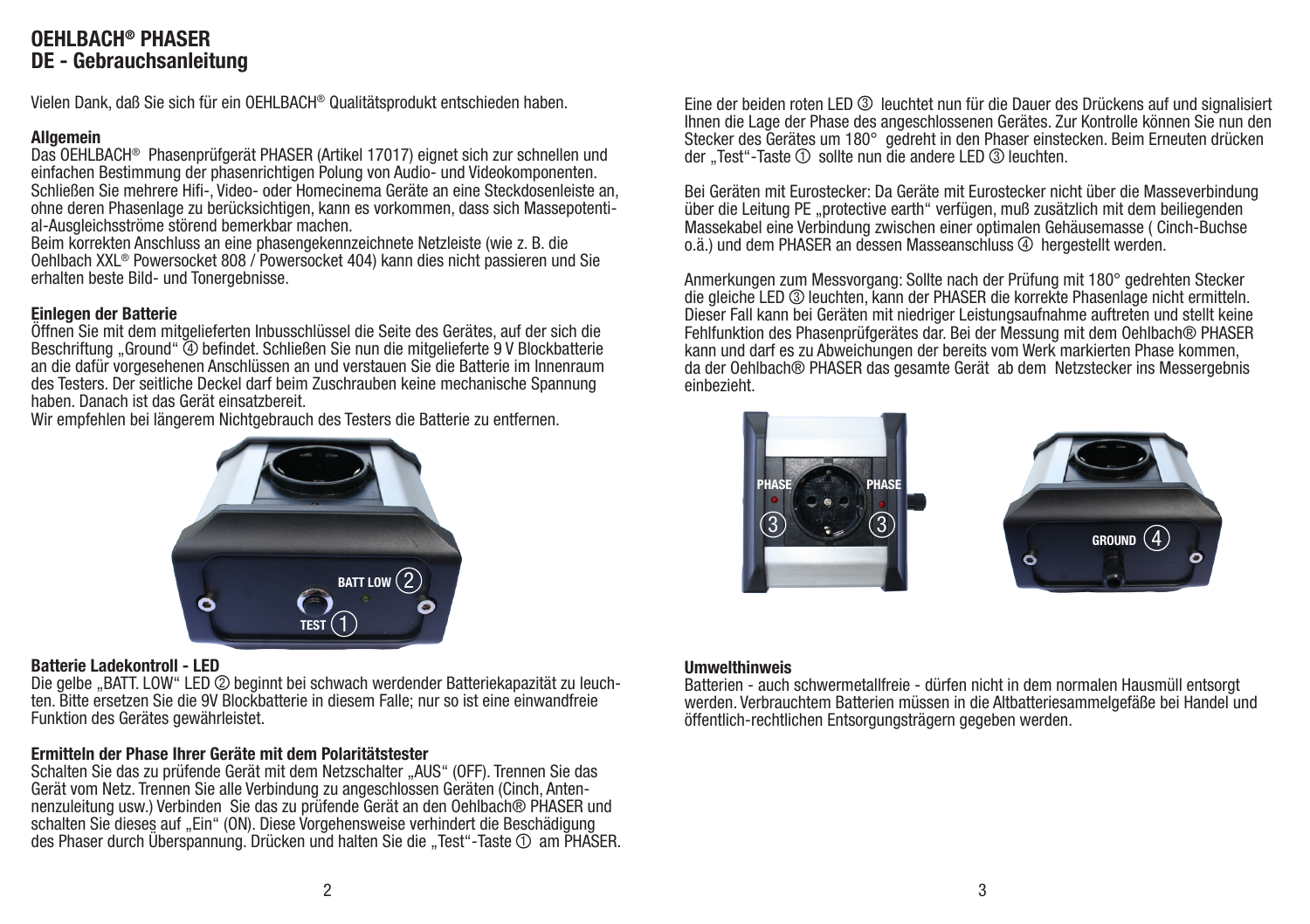# **OEHLBACH® PHASER** UK - Operating instructions

Thank you for purchasing an OEHLBACH® quality product.

### General

The OEHLBACH® Phaser phase-tester (Part #17017) is intended for the rapid and simple detection of the phase-proper polarity of audio and video components. If you connect a number of hi-fi, video or home cinema devices to a multiple outlet strip without taking account of their phase, the earth potential equalising currents cause perceptible interference. This cannot happen if you connect correctly to a phase-identified mains strip (such as the Oehlbach XXL® Powersocket 808 / OEHLBACH® Powersocket 404) and you will be rewarded with the best picture and sound quality.

### Inserting the battery

Use the included Allen key® to open the side of the device which is labeled . Ground " $\omega$ . Now connect the 9V battery supplied to the terminals provided and stow the battery away inside the tester. Avoid mechanical stress when closing the side cover. The device is now ready for use. We recommend that you remove the battery if you will not be using the tester for some time.



#### Battery charge indicator LED

The yellow ..Batt. low "LED 3 lights up as battery capacity begins to fade. Please replace the 9V battery if this occurs, otherwise perfect operation of the device can not be guaranteed.

### Determining the phase of your devices using the polarity tester

Power "OFF" the main switch of the device you want to determine the phase difference. Disconnect the device from the main power. Disconnect all other connections to other devices (Cinch, aerial cable etc.) Connect the device on the Oehlbach® PHASER and switch "ON" the main power switch. This procedure protects the Phaser from damage by possible surge. Press and hold the . Test "-button  $\odot$  on the PHASER. One of the two red LEDs  $\odot$ will now light up while holding the button and will indicate the phase on the connected device. You can now remove the device plug from the phase tester, turn it 180° and plug it

in again. The other red LED  $\circled{3}$  should now light up while holding the Test  $\circled{1}$  button. The phase of the device has now been detected.

Devices with "Euro-Plug" do not have connection to PE Line "protective earth". To detect phasing of those devices, it will be necessary to connect the "Ground"  $\circledA$  connector of the Phaser to any ground connector of the device (metal part of the device's housing or ground connector of an RCA socket) by using the ground-wire included.

Comments about the measurement: If the same LED 3 lights up even after having turned the plug 180°, the Phaser cannot determine the correct Phase. This might happen with devices with low received power. This is no malfunction of the Phaser.

Note: Some manufacturer of hardware devices mark phasing of their devices. Since the Phaser involves the complete device including it's powercord into ist measuring as well, phase-detection may vary to already factory-marked phasing of your hardware.





#### Environmental note

Batteries - even heavy metal-free batteries - must not be disposed in household waste. Exhausted batteries must be disposed in the old battery bins in shops or at public disposal site.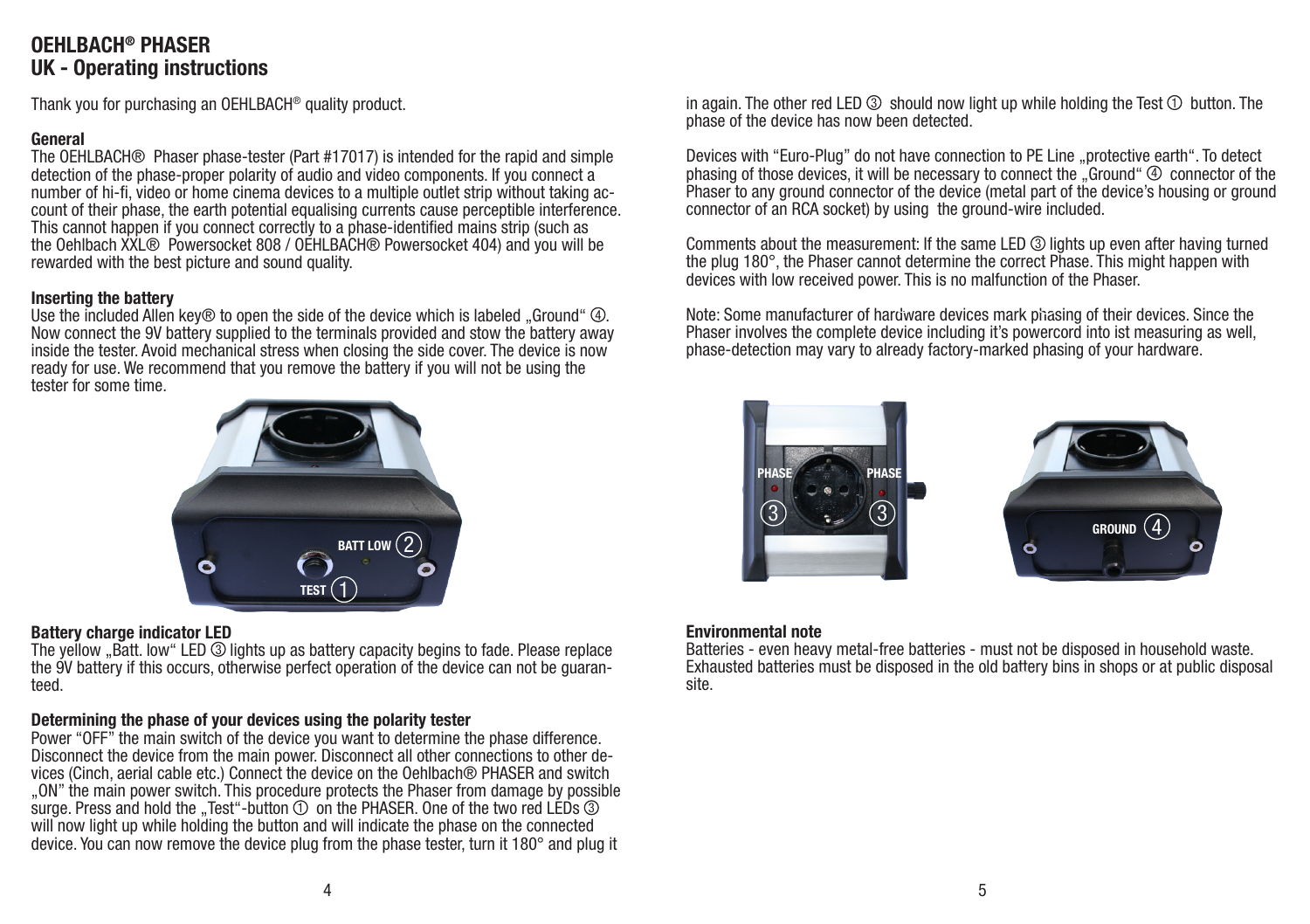### TESTEUR DE PHASE OFHI RACH® F - Guide d'utilisation

Nous vous remercions d'avoir choisi un produit de qualité Oehlbach®.

#### Généralités

Le testeur de polarité OEHLBACH® (réf. 17017) vous permet d'établir rapidement et en toute simplicité la polarité correcte des phases des composants audio et vidéo. Si vous raccordez plusieurs appareils HiFi, vidéo ou home-cinéma à une multiprise sans tenir compte des phases, des perturbations de courant d'équilibrage du potentiel de masse peuvent apparaître.

Avec un branchement en phase de tous les appareils vers une multiprise avec marquage de phases (p.ex. Oehlbach® XXL 808 ou Oehlbach® 404 Powersocket) cela ne peut arriver et vous obtiendrez un résultat optimal en image et son.

#### Mise en place de la batterie

Ouvrez avec la clé Allen jointe le côté de l'appareil où se trouve l'inscription "Ground" 4 . Connectez alors la batterie monobloc de 9V fournie aux raccordements prévus à cet effet et positionnez la dans le logement intérieur du testeur. Le couvercle latéral ne doit pas être soumis à une tension mécanique lors du verrouillage. L'appareil est maintenant prêt l'emploi.



### LED de contrôle de chargement de batterie

La LED jaune ..Batt. low"  $\ddot{\textcircled{}}$  s'allume lorsque la capacité de la batterie s'affaiblie. Pour garantir un fonctionnement impeccable de l'appareil, veuillez dans ce cas remplacer la batterie monobloc 9V.

### Déterminer la phase de vos appareils avec le testeur de polarité

Eteignez l'appareil à contrôler avec l'interrupteur «on/off ». Débranchez l'appareil du secteur.

Coupez également toutes les connexions vers d'autres appareils branchés (RCA, antenne etc.). Branchez l'appareil à contrôler au testeur de polarité Oehlbach® PHASER et rallumez-le. Ce procédé évite un endommagement du testeur de polarité par une surtension. Poussez et maintenez enfoncé le bouton "Test" ① du testeur. Une des deux LED 3 rouge s'allume pendant que la touche est enfoncée et signalise l'angle de phase de l'appareil connecté. Pour contrôle vous pouvez débranchez l'appareil du testeur et le rebrancher en faisant pivoter la prise à 180 $^{\circ}$ . En appuyant à nouveau sur le bouton . Test  $^{\circ}$   $\circ$  l'autre LED rouge devrait s'allumer maintenant.

Appareils avec prises Euro: Puisque les appareils avec des prises de courant euro ne disposent pas de connexion de masse via la conduite PE ..protective earth il est nécessaire d'établir avec le câble de masse joint, une liaison entre une bonne masse châssis (p.ex. prise RCA femelle etc.) et la borne de masse du testeur de polarité

Remarque: Si après avoir tourné la prise de 180° c'est toujours la même LED 3 qui s'allume, le testeur de polarité ne peut déterminer la phase. Ceci peut se produire avec des appareils avec une faible puissance d'absorption et ne représente en aucun cas un disfonctionnement du testeur de polarité.

Lors du mesurage avec le testeur de polarité Oehlbach® il peut y avoir dérivation avec la phase indiquée par le fabricant, attendu que le testeur de polarité Oehlbach® tient compte dans le résultat de mesure de l'appareil complet à partir de la fiche secteur.





### Information sur l'environnement

Les batteries, même celles ne contenant pas de métaux lourds, ne doivent pas être éliminées avec les ordures ménagères normales. Les batteries usagées doivent être déposées dans des collecteurs de batteries usagées que l'on trouve chez les commerçants et les prestataires d'élimination de droit public.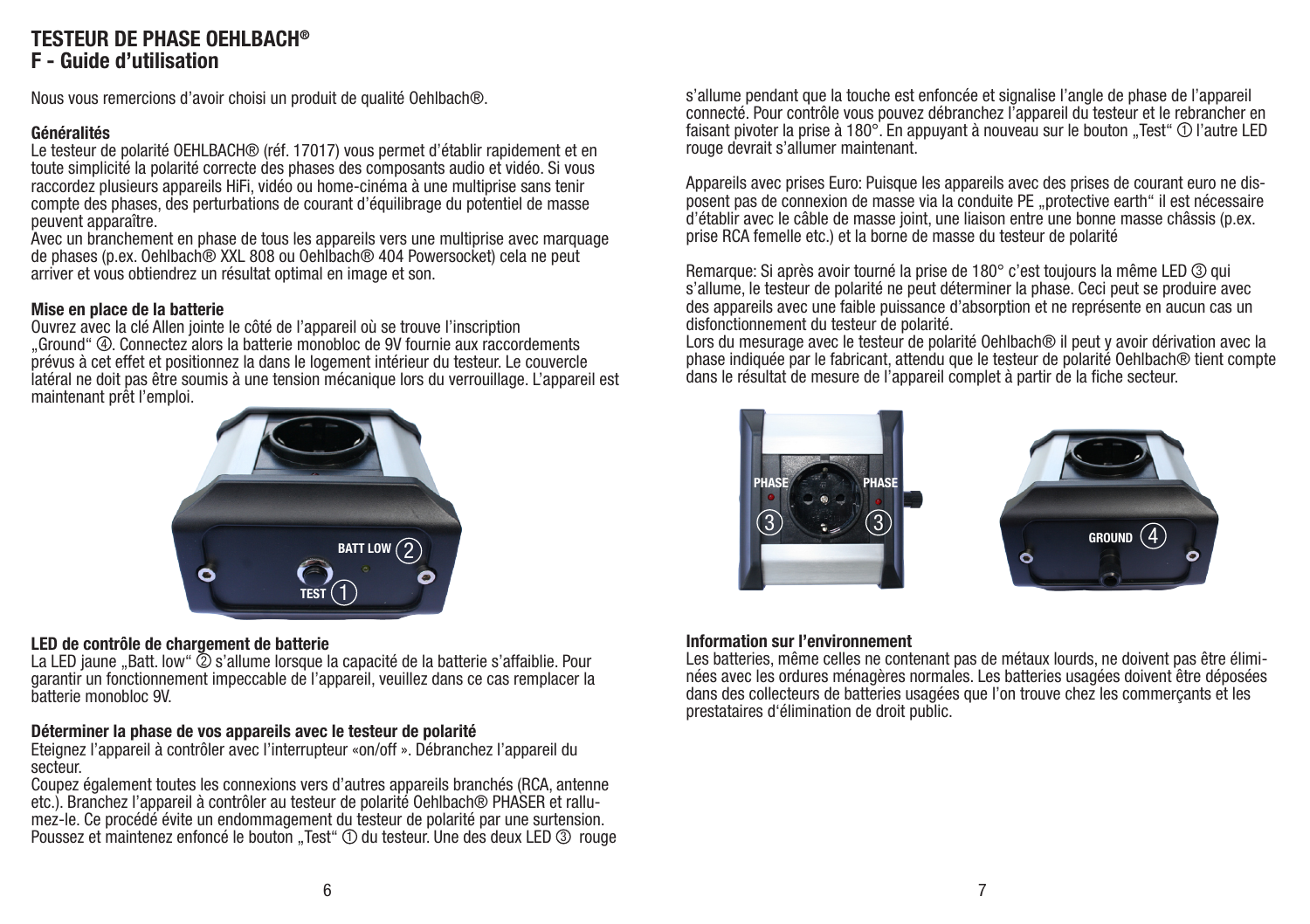# OFHI RACH® PHASER NL - Gebruiksaanwijzing

Hartelijk dank dat u voor een Oehlbach kwaliteitsproduct hebt gekozen.

#### Algemeen

De Oehlbach fasetester PHASER (artikel 17017) is bedoeld voor het snel en eenvoudig vaststellen van de juiste fase van audio- en videocomponenten. Wanneer u meerdere hifi-, video- of homecinema apparaten op één stopcontact aansluit zonder de fase van elk apparaat te controleren, kan het voorkomen dat de vereffeningsstromen storend merkbaar worden.

Bij een correcte aansluiting aan een fase-geïdentificeerde contactdoos (zoals bijv. de Oehlbach XXL Powersocket 808 / Powersocket 404) gebeurt dit niet en verkrijgt u de beste beeld- en geluidsprestaties.

#### Batterij plaatsen

Gebruik de bijgeleverde inbussleutel om de zijkant van het apparaat te openen waar de tekst "Ground" 4 zichtbaar is. Sluit nu de meegeleverd 9 Volt batterij aan op de daartoe voorziene aansluitingen en berg de batterij op in de tester. Het deksel mag bij het dichtschroeven niet onder mechanische spanning komen te staan. Daarna is het apparaat klaar voor gebruik.



#### Batterij capaciteitscontrole

De gele "BATT. LOW" LED 2 begint bij een zwakke batterijcapaciteit te branden. Vervangt u in dit geval de batterij; alleen zo is een storingsvrije werking gegarandeerd.

#### Vaststellen van de fase van uw apparatuur met de polariteitstester

Schakel het te controleren apparaat met de netschakelaar "UIT" (OFF). Koppel het apparaat los van het lichtnet. Koppel alle verbindingen naar aangesloten apparaten (cinch, antennekabels etc.) los. Verbindt het te controleren apparaat met de Oehlbach® PHASER en schakel deze "IN" (ON). Op deze manier wordt voorkomen dat de phaser door overspanning wordt beschadigd. Druk de "Test" toets  $\mathcal D$  op de PHASER in en houdt deze ingedrukt. Een van de beide rode LED's 3 brandt nu zolang de toets ingedrukt is en

geeft de fase van het aangesloten apparaat aan. Ter controle kunt u nu de stekker van het apparaat 180° gedraaid in de phaser steken. Bij opnieuw indrukken van de "Test" toets  $\Omega$ moet nu de andere LED 3 oplichten.

Bij apparaten met een Eurostekker: omdat apparaten met een Eurostekker niet zijn voorzien van een aardverbinding via de ader PE "protective earth", moet met de bijgeleverde massakabel een verbinding tussen een optimale massa aan de behuizing (bv. de cinchaansluiting) en de massa-aansluiting van de PHASER 4 worden gemaakt.

Opmerkingen over de meting: wanneer na de controle met 180° gedraaide stekker dezelfde LED 3 oplicht, kan de PHASER de correcte fase niet vaststellen Dit kan voorkomen bij apparaten met geringe vermogensopname en is geen fout van de fasetester. Bij meting met de Oehlbach® PHASER kunnen en mogen er afwijkingen van de in de fabriek gemarkeerde fase voorkomen omdat de Oehlbach® PHASER het volledige apparaat vanaf de netstekker bij het meetresultaat betrekt.





#### Milieutip

Batterijen – ook die zonder zware metalen – mogen niet met het gebruikelijke huisafval worden meegegeven. Lege batterijen dienen naar de speciaal daartoe bestemde inzamelpunten te worden gebracht.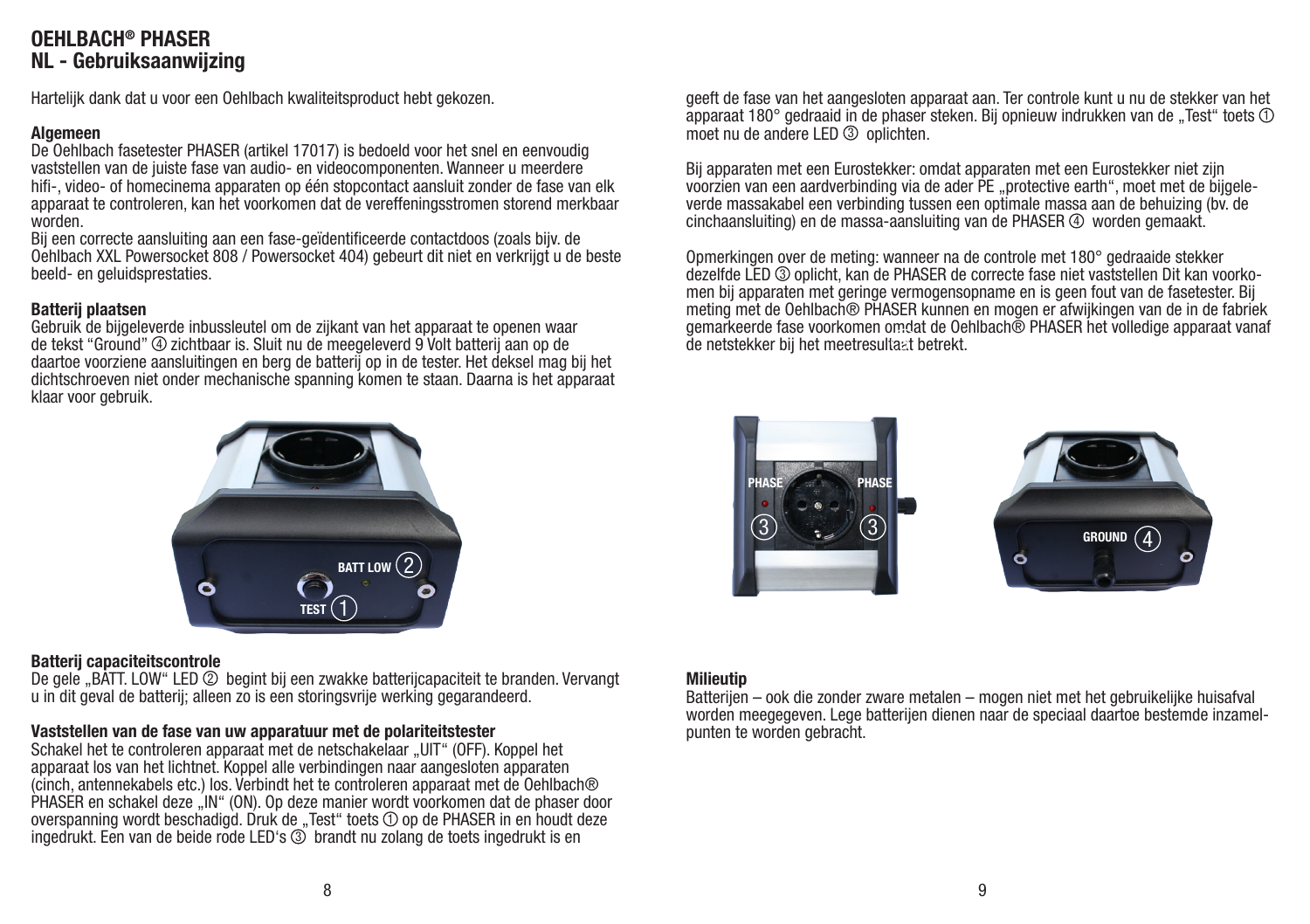# OFHI BACH® PHASER ES - Manual de instrucciones

Muchas gracias por haber confiado en la calidad de los productos OEHLBACH®.

#### Generalidades

El analizador de fase OEHLBACH® PHASER (artículo 17017) es apto para la determinación rápida y sencilla de la polaridad en concordancia de fase de los componentes de audio y vídeo. Si conecta varios aparatos de HIFI, video o Homecinema a una regleta de enchufes sin tener presente su posición de fase, puede ocurrir que se perciba de forma molesta corrientes de compensación de potencial de masa.

Al conectar correctamente a una regleta de red con fases marcadas (como p.ej. la Oehlbach XXL® Powersocket 808/Powersocket 404) no podrá ocurrir esto y obtendrá el mejor resultado de imagen y sonido.

#### Colocar las baterías

Abra con la llave Allen suministrada el lado del aparato en el que se encuentra la inscripción "Ground" 4. Conecte ahora la batería de 9 V suministrada a las conexiones previstas para tal fin e introduzca la batería en el analizador. La tapa lateral no deberá tensionarse mecánicamente al atornillar. Tras eso el aparato estará listo para funcionar.

Le recomendamos quitar la batería si no va a utilizar el analizador durante mucho tiempo.



#### Control de carga de batería – LED

Apague el aparato que se va a comprobar con el interruptor de red "AUS" (OFF). Separe el aparato de la red. Separe todas las conexiones a los aparatos conectados (Cinch, cable de antena, etc.). Conecte el aparato a Oehlbach® PHASER y enciéndalo "Ein" (ON). Este modo de proceder evita que el comprobador de fases se dañe debido a sobretensión. Mantenga pulsada la tecla "Test" ① en el PHASER. Uno de los dos LED ③ rojos se enciende mientras se tiene pulsada la tecla, señalando la posición de la fase del aparato conectado. Para realizar un control puede insertar el enchufe del aparato girado 180° en el comprobador de fases. Al pulsar de nuevo la tecla "Test" ① debe encenderse el otro LED 3.

En los aparatos con Euroconector: puesto que los aparatos con Euroconector no disponen

de la conexión a masa a través del cable PE "protective earth", se debe crear adicionalmente con el cable de masa adjunto una conexión entre una masa óptima de la carcasa (casquillo Cinch o similar) y el PHASER en su conexión a masa  $\Phi$ .

Observaciones sobre el proceso de medición: si después de la comprobación con el conector girado 180° se enciende el mismo LED 3... el PHASER no puede determinar la posición de fase correcta. Este caso puede darse en los aparatos con un consumo de potencia reducido y no representa ninguna anomalía del aparato comprobador de fases. Durante la medición con Oehlbach® PHASER puede haber divergencias respecto a la fase marcada de fábrica, ya que Oehlbach® PHASER incluye el aparato completo en el resultado de medición a partir del enchufe de red.





#### Nota ecológica

Las baterías (también sin metales pesados) no se deben tirar a la basura normal. Las baterías utilizadas se deberán tirar a los recogedores de baterías viejas de tiendas o en los lugares públicos de eliminación de basuras.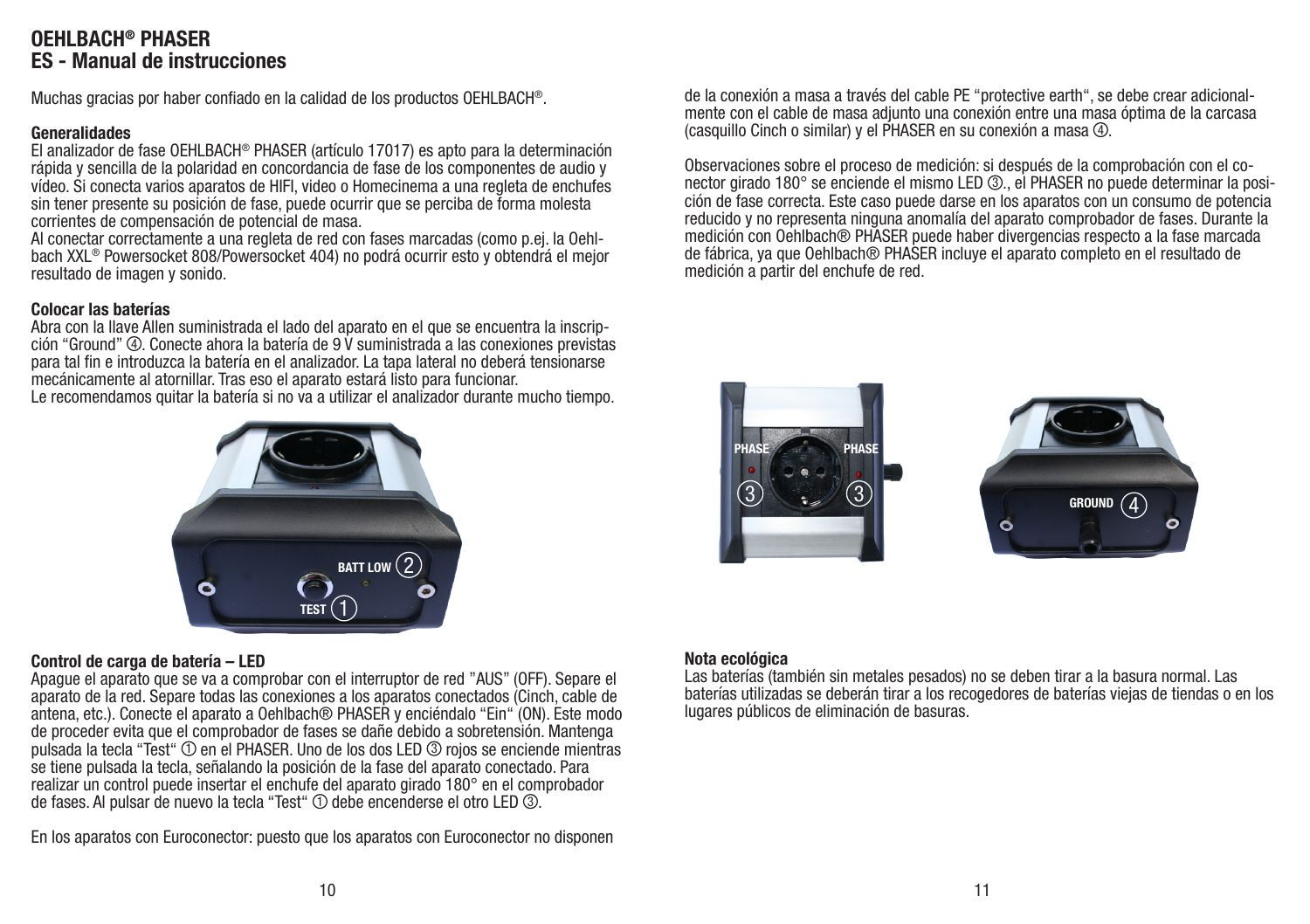# OFHI RACH® PHASER PL - Instrukcja obsługi

Dziękujemy, że zdecydowaliście się Państwo na zakup produktu firmy OEHLBACH®.

#### Informacje ogólne

Próbnik faz OEHLBACH® PHASER (nr art. 17017) nadaje się do szybkiego i łatwego określania prawidłowych biegunów komponentów audio i wideo. W przypadku podłączania kilku urządzeń hi-fi, wideo lub home-cinema do jednaj listwy wtykowej bez uwzględnienia położenia faz może się zdarzyć, że prądy wyrównujące potencjał masy będą powodować zakłócenia.

Przy prawidłowym przyłączeniu do listwy sieciowej z oznaczeniem faz (jak np. Oehlbach XXL® Powersocket 808 / Powersocket 404) jest to niemożliwe i w ten sposób otrzymujecie Państwo najlepszą jakość obrazu oraz dźwięku.

#### Wkładanie baterii

Znajdującym się w zestawie kluczem imbusowym otworzyć stronę urządzenia, na której znajduje się napis "Ground" 4 . Dostarczoną baterię 9 V podłączyć do przewidzianych przyłączy i umieścić ją wewnątrz testera. Boczna pokrywa podczas dokręcania nie może być naprężona. Następnie urządzenie jest gotowe do pracy.

W przypadku długiego nieużywania testera zaleca się wyciągnięcie baterii.



#### Dioda LED kontroli naładowania baterii

Żółta dioda "BATT. LOW" 2 zaczyna się świecić przy słabo naładowanej baterii. W takim przypadku wymienić baterię 9 V; tylko w ten sposób zapewnione jest prawidłowe działanie urządzenia.

#### Ustalanie faz urządzeń za pomocą testera biegunowości

Wyłączyć kontrolowane urządzenie przy pomocy zasilacza (poz. "WYŁ" (OFF)). Odłączyć urządzenie od sieci. Odłączyć kontrolowane urządzenie od wszystkich podłączonych do niego innych urządzeń (cinch, przewód antenowy itd.). Podłączyć kontrolowane urządzenie do wykrywacza fazy Oehlbach® PHASER i ustawić wykrywacz w pozycji "WŁ" (ON). Opisane powyżej działania pozwolą zapobiec uszkodzeniu wykrywacza na skutek

przepięcia. Nacisnąć i przytrzymać przycisk "Test" ① znajdujący się na wykrywaczu. Jedna z obu czerwonych diód 3 będzie się świeciła przez cały czas, kiedy przycisk będzie wciśnięty. Dioda sygnalizuje pozycję fazy w podłączonym urządzeniu. W celu dodatkowego sprawdzenia można obrócić wtyczkę urządzenia o 180° i włożyć ją do wykrywacza. Przy ponownym naciśnieciu przycisku "Test"  $\hat{O}$  powinna zaświecić się druga dioda 3.

W przypadku urządzeń z eurowtyczką: ponieważ urządzenia z eurowtyczką nie posiadają połączenia masowego w postaci przewodu PE "protective earth", to przy pomocy dołączonego kabla masowego należy dodatkowo połączyć optymalną masę obudowy  $\alpha$  (gniazdo cinch itp.) z gniazdem masowym  $\omega$ . wykrywacza.

Uwagi do uziemiania: w przypadku, kiedy po kontroli przy pomocy obróconej o 180° wtyczki świeca się te same diody 3., wykrywacz nie jest w stanie określić prawidłowego rozmieszczenia fazy. To może mieć miejsce w przypadku urządzeń o niskim poborze mocy, jednak nie można tutaj mówić o nieprawidłowym działaniu wykrywacza. W przypadku pomiaru przy użyciu wykrywacza Oehlbach® PHASER mogą wystąpić i są dopuszczalne odchylenia od już zaznaczonej fabrycznie fazy, ponieważ wykrywacz Oehlbach® PHASER uwzględnia w wyniku pomiaru kompletne urządzenie od samej wtyczki sieciowej.





#### Wskazówka ekologiczna

Baterie – także nie zawierające metali ciężkich – nie mogą być wyrzucane razem ze zwykłymi śmieciami domowymi. Zużyte baterie należy wyrzucać do pojemników przeznaczonych w tym celu, znajdujących się w sklepach lub komunalnych punktach utylizacyjnych.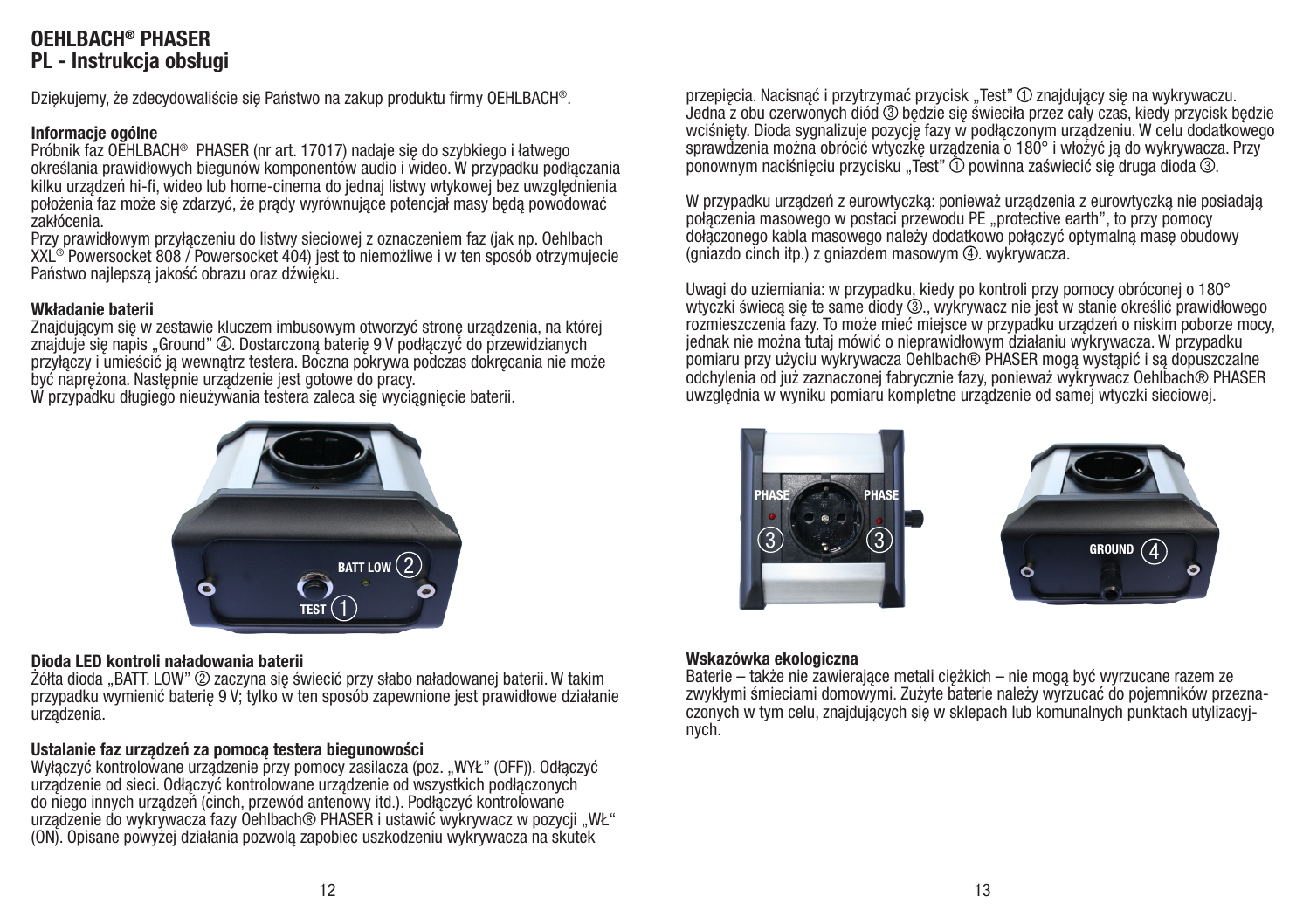## OEHLBACH® PHASER RU - Руководство пользователя

Благодарим за то, что вы остановили свой выбор на качественной продукции марки OEHLBACH®.

#### Общие сведения

Фазовый детектор PHASER производства компании OEHLBACH® (артикул 17017) предназначен для быстрого и простого определения полярности фаз аудио- и видеокомпонентов. Если подключить дополнительные устройства: Hi-Fi, видео или домашний кинотеатр на одну розетку, не учитывая их фазировки, то образующиеся уравнивающие токи могут создавать ощутимые помехи.

При правильном подключении к сетевой колодке с обозначенными фазами (например, Oehlbach XXL® Powersocket 808 / Powersocket 404) этого не случится, и вы получите звук и картинку наилучшего качества.

#### Установка батареи

При помощи входящего в комплект поставки ключа-шестигранника открыть прибор с той стороны, на которой имеется надпись «Ground» 4 . Подключите входящую в комплект моноблочную батарею 9 В к предусмотренным для этого разъемам и вставьте батарею внутрь детектора. Во время прикручивания на место боковая крышка не должна иметь механического напряжения. После этого прибор готов к эксплуатации.

Если прибор долгое время не используется, рекомендуется извлекать батарею из корпуса прибора.



#### Светодиодный индикатор заряда батареи

Желтый светодиодный индикатор «Batt. low» 2 начинать гореть при слабом заряде батареи. В этом случае замените моноблочную батарею 9 В; только после этого можно гарантировать безупречную работу прибора.

#### Определение фазы устройства с помощью фазового детектора

Перевести сетевой выключатель проверяемого прибора в положение «OFF» (ВЫКЛЮЧЕНО). Отсоединить прибор от сети. Отсоединить все подключенные приборы (разъем «тюльпан», антенный провод и т.д.). Подключить проверяемый прибор к ФАЗОВОМУ ТЕСТЕРУ Oehlbach® и включить его (положение «ON»). Данный порядок действий предотвратит повреждение тестера из-за перенапряжения. Нажать кнопку «Test»  $(1)$  на ФАЗОВОМ ТЕСТЕРЕ и удерживать ее. Одна из двух красных светодиодных лампочек 3 загорается на время нажатия и сигнализирует о состоянии фазы подключенного прибора. Затем для контроля в фазовый тестер можно вставить штекер прибора, повернув его на 180°. При повторном нажатии кнопки «Test»  $\odot$  теперь должна загореться другая светодиодная лампочка  $\odot$ .

Для приборов с евроштекером: так как у приборов с евроштекером нет соединения на массу для проводки (защитного заземления), дополнительно необходимо при использовании прилагаемого кабеля заземления выполнить соединение между оптимальным замыканием на корпус (разъем "тюльпан" и т.п.) и ФАЗОВЫМ ТЕСТЕРОМ с его соединением на корпус 4.

Примечания по измерительному процессу: если после проверки при использовании повернутого на 180° штекера загорается та же самая светодиодная лампочка 3. это значит, что ФАЗОВЫЙ ТЕСТЕР не может определить правильное состояние фазы. Это может случиться с приборами с низким потреблением мощности и не является сбоем ФАЗОВОГО ТЕСТЕРА. При измерении ФАЗОВЫМ ТЕСТЕРОМ Oehlbach® могут возникнуть отклонения уже отмеченной на заводе фазы, так как в результат измерения ФАЗОВЫМ ТЕСТЕРОМ Oehlbach® входит весь прибор, начиная от сетевого штекера.





Указание по защите окружающей среды

Батареи (это относится и к батареям, не содержащим тяжелые металлы) нельзя выбрасывать вместе с бытовыми отходами. Использованные батареи следует сдавать в пункт сбора старых батарей при магазине или в уполномоченную организацию по утилизации подобных отходов.